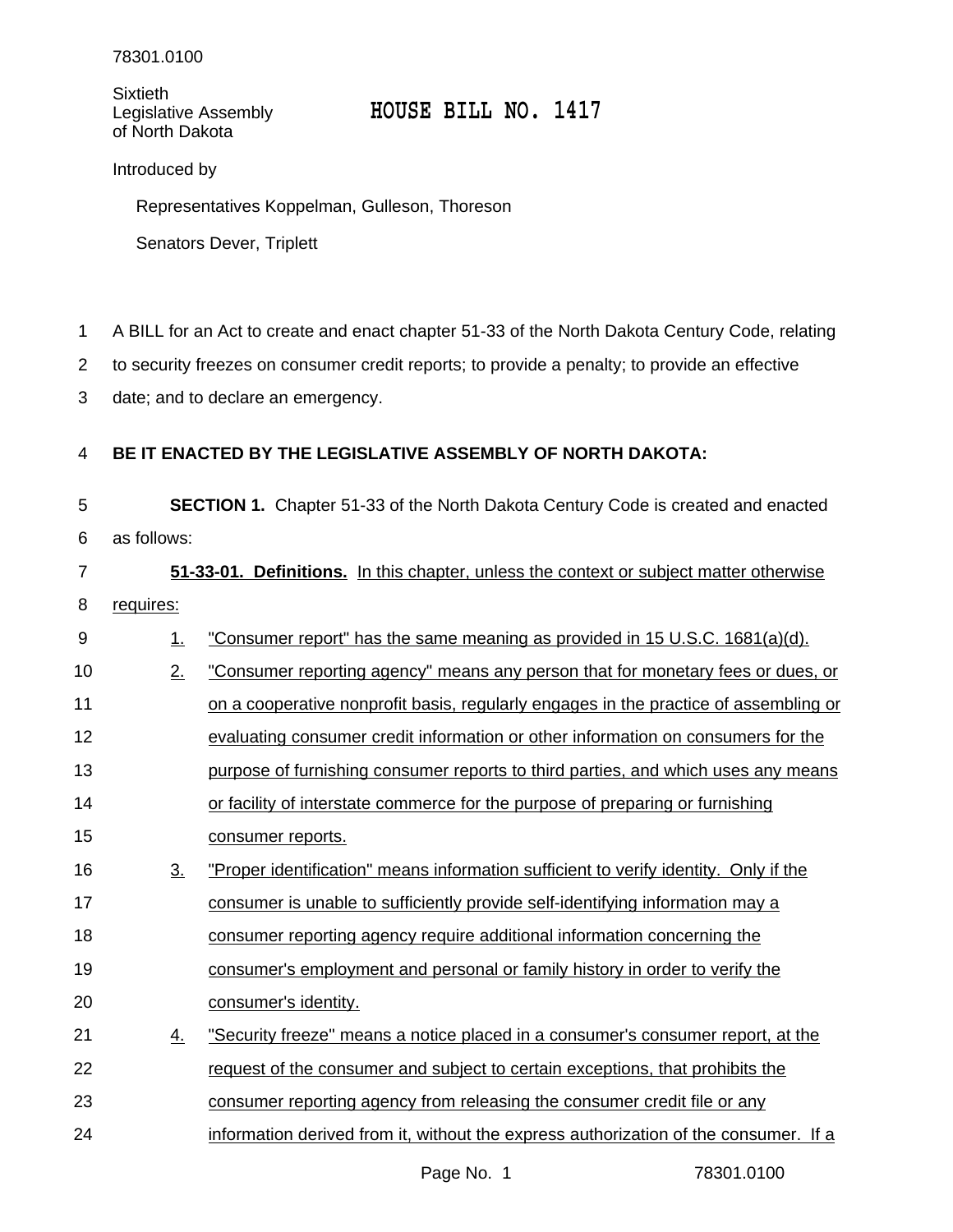| 1              |                                                                                           | security freeze is in place, information from a consumer's consumer credit file may     |  |
|----------------|-------------------------------------------------------------------------------------------|-----------------------------------------------------------------------------------------|--|
| $\overline{2}$ |                                                                                           | not be released to a third party without prior express authorization from the           |  |
| 3              |                                                                                           | consumer. A security freeze does not prevent a consumer reporting agency from           |  |
| 4              |                                                                                           | advising a third party that a security freeze is in effect with respect to the consumer |  |
| 5              |                                                                                           | report.                                                                                 |  |
| 6              | 5.                                                                                        | "Victim of identity theft" means a consumer who has a copy of a valid police report,    |  |
| 7              |                                                                                           | investigative report, or complaint to law enforcement evidencing that the consumer      |  |
| 8              |                                                                                           | has alleged to be a victim of identity theft.                                           |  |
| 9              |                                                                                           | 51-33-02. Right to obtain security freeze. A consumer may elect to place a security     |  |
| 10             | freeze on the consumer's consumer credit file by making a request to a consumer reporting |                                                                                         |  |
| 11             |                                                                                           | agency. The consumer may make the request:                                              |  |
| 12             | 1                                                                                         | By mail;                                                                                |  |
| 13             | 2.                                                                                        | By telephone by providing proper identification or certain personal identification      |  |
| 14             |                                                                                           | required by the consumer reporting agency; or                                           |  |
| 15             | 3 <sub>1</sub>                                                                            | Directly to the consumer reporting agency through a secure electronic mail              |  |
| 16             |                                                                                           | connection if the connection is made available by the consumer reporting agency.        |  |
| 17             |                                                                                           | 51-33-03. Response of consumer reporting agency.                                        |  |
| 18             | 1.                                                                                        | A consumer reporting agency shall place a security freeze on a consumer's               |  |
| 19             |                                                                                           | consumer credit file no later than three business days after receiving from the         |  |
| 20             |                                                                                           | consumer a request under section 51-33-02 which includes proper identification. If      |  |
| 21             |                                                                                           | a victim of identity theft requests a security freeze, a consumer reporting agency      |  |
| 22             |                                                                                           | shall place a security freeze on the consumer's credit report no later than             |  |
| 23             |                                                                                           | twenty-four hours after receiving notice under section 51-33-02.                        |  |
| 24             | 2.                                                                                        | The consumer reporting agency, within five business days after receiving the            |  |
| 25             |                                                                                           | request, shall send a written confirmation of the security freeze to the consumer       |  |
| 26             |                                                                                           | and provide the consumer with a unique personal identification number or                |  |
| 27             |                                                                                           | password to be used by the consumer when providing authorization for the release        |  |
| 28             |                                                                                           | of the consumer's consumer report for a specific party or period of time.               |  |
| 29             | 3 <sub>1</sub>                                                                            | When a consumer requests a security freeze, the consumer reporting agency shall         |  |
| 30             |                                                                                           | disclose the process of placing and temporarily lifting a freeze, including the         |  |
|                |                                                                                           |                                                                                         |  |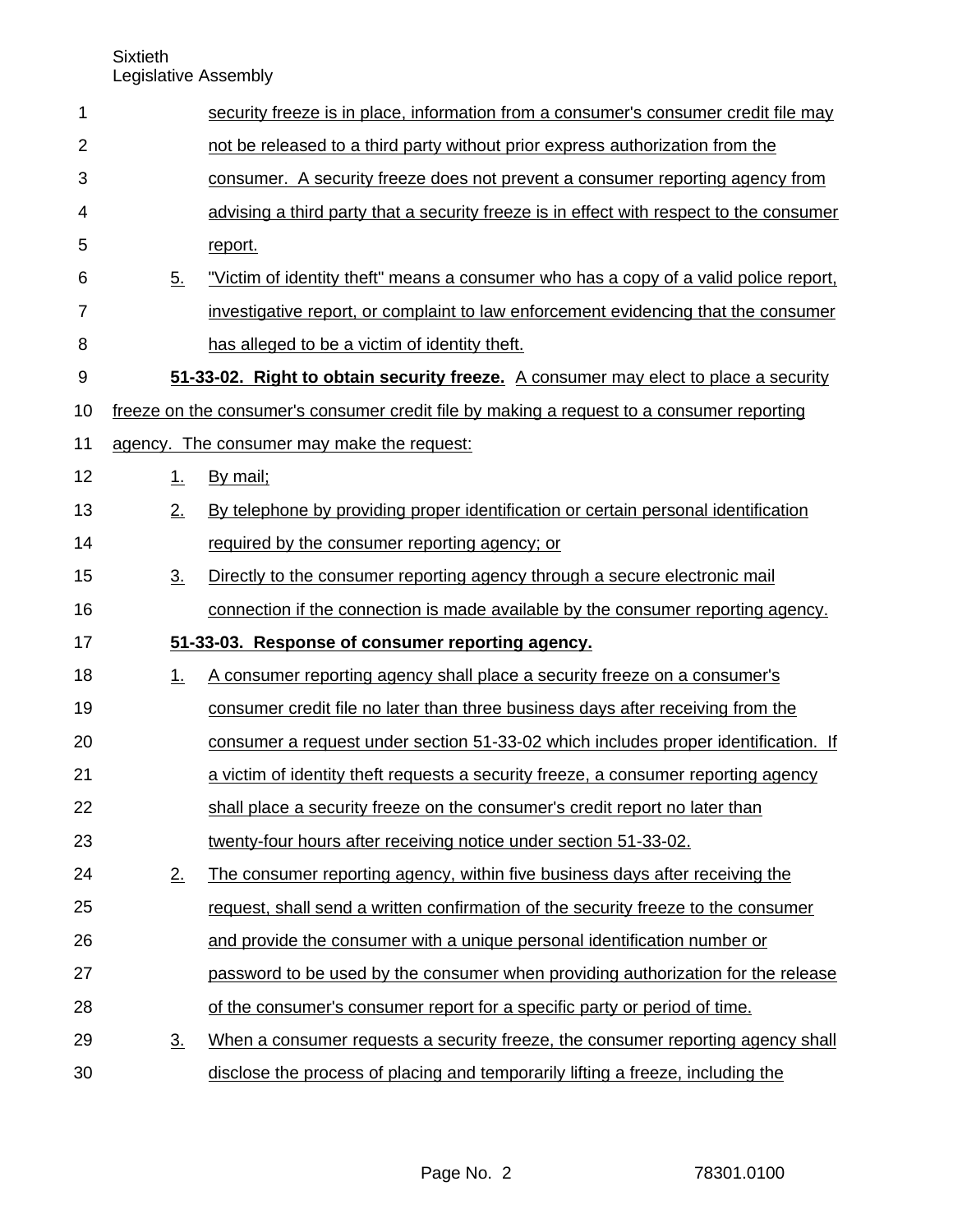| 1              |                   |                   | process for allowing access to information from the consumer's consumer report       |
|----------------|-------------------|-------------------|--------------------------------------------------------------------------------------|
| $\overline{2}$ |                   |                   | for a specific party or period of time while the freeze is in place.                 |
| 3              |                   |                   | 51-33-04. Temporary lifting or permanent removal of the freeze.                      |
| 4              | <u>1.</u>         |                   | If the consumer wishes to allow the consumer's consumer credit file to be            |
| 5              |                   |                   | accessed for a specific party or period of time while a freeze is in place, the      |
| 6              |                   |                   | consumer shall contact the consumer reporting agency, request that the freeze be     |
| 7              |                   |                   | temporarily lifted, and provide the following:                                       |
| 8              |                   | a.                | Proper identification;                                                               |
| 9              |                   | <u>b.</u>         | The unique personal identification number or password provided by the credit         |
| 10             |                   |                   | reporting agency under section 51-33-03;                                             |
| 11             |                   | <u>C.</u>         | The proper information regarding the third party who is to receive the               |
| 12             |                   |                   | consumer report or access the credit file or the time period for which the           |
| 13             |                   |                   | report or credit file is to be available to users of the consumer credit file; and   |
| 14             |                   | d.                | A fee if applicable.                                                                 |
| 15             | 2.                |                   | A consumer reporting agency that receives a request from a consumer to               |
| 16             |                   |                   | temporarily lift a freeze on a consumer credit file under this section shall comply  |
| 17             |                   |                   | with the request no later than three business days after receiving the request.      |
| 18             | $\underline{3}$ . |                   | A consumer reporting agency may develop procedures involving the use of              |
| 19             |                   |                   | telephone, fax, internet, or other electronic media to receive and process a request |
| 20             |                   |                   | from a consumer to temporarily lift a freeze on a consumer report under this         |
| 21             |                   |                   | section in an expedited manner, with the goal of processing a request within fifteen |
| 22             |                   |                   | minutes after the request.                                                           |
| 23             | <u>4.</u>         |                   | A consumer reporting agency shall remove or temporarily lift a freeze placed on a    |
| 24             |                   |                   | consumer report only in the following cases:                                         |
| 25             |                   | $\underline{a}$ . | Upon consumer request under this section; or                                         |
| 26             |                   | <u>b.</u>         | When the consumer credit file was frozen due to a material misrepresentation         |
| 27             |                   |                   | of fact by the consumer. When a consumer reporting agency intends to                 |
| 28             |                   |                   | remove a freeze on a consumer credit file under this subdivision, the                |
| 29             |                   |                   | consumer reporting agency shall notify the consumer in writing three business        |
| 30             |                   |                   | days prior to removing the freeze on the consumer credit file.                       |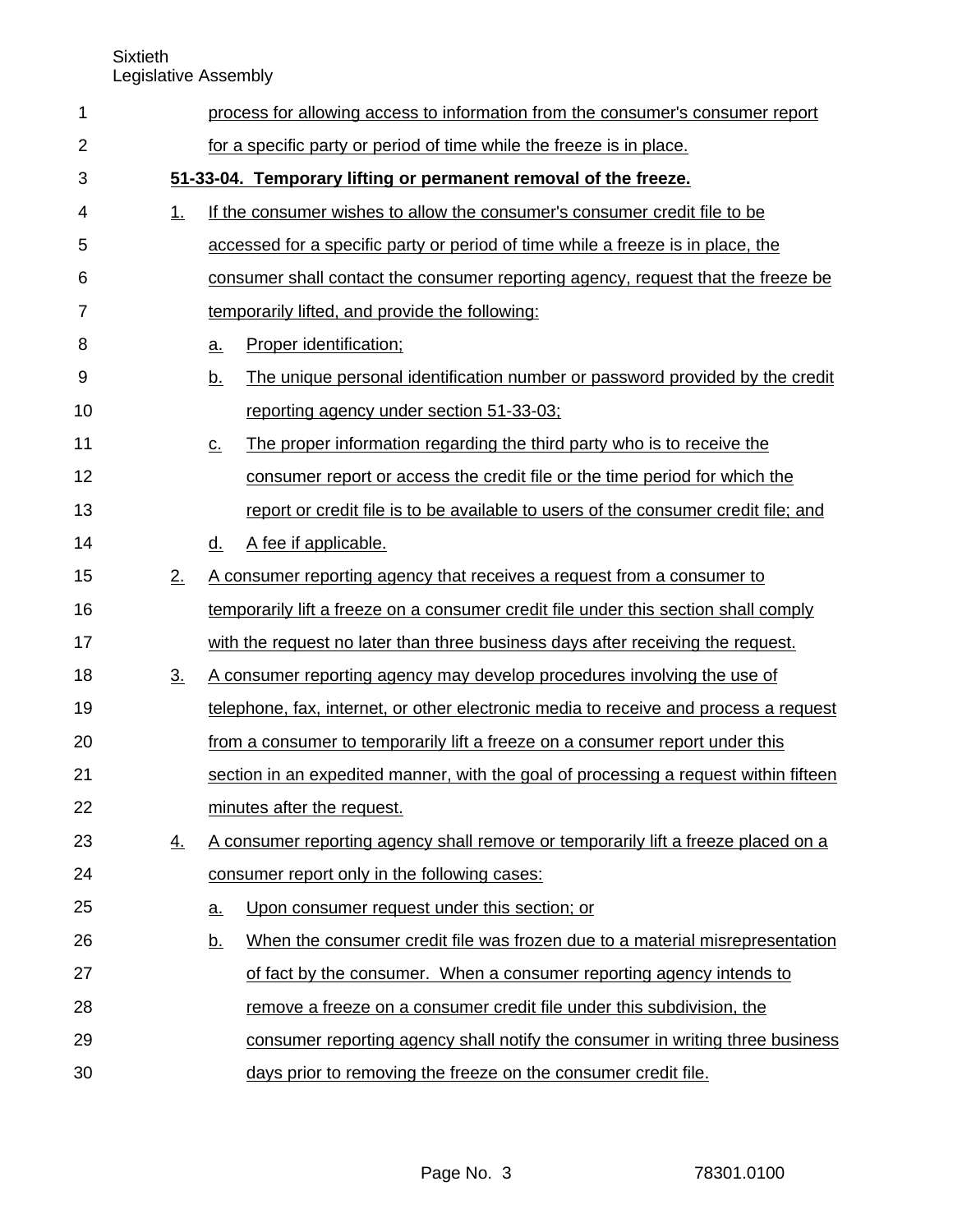| 5.                | A security freeze remains in place until the consumer requests that the security |                                                                                              |  |
|-------------------|----------------------------------------------------------------------------------|----------------------------------------------------------------------------------------------|--|
|                   |                                                                                  | freeze be removed. A consumer reporting agency shall remove a security freeze                |  |
|                   |                                                                                  | within three business days of receiving a request for removal from the consumer,             |  |
|                   |                                                                                  | who provides both of the following:                                                          |  |
|                   | a.                                                                               | Proper identification; and                                                                   |  |
|                   | <u>b.</u>                                                                        | The unique personal identification number or password provided by the credit                 |  |
|                   |                                                                                  | reporting agency under section 51-33-03.                                                     |  |
|                   |                                                                                  | 51-33-05. Response by third party to denial of access. When a third party requests           |  |
|                   |                                                                                  | access to a consumer report on which a security freeze is in effect, and this request is in  |  |
|                   |                                                                                  | connection with an application for credit or the opening of an account and the consumer does |  |
|                   |                                                                                  | not allow the consumer's consumer report to be accessed for that specific party or period of |  |
|                   |                                                                                  | time, the third party may treat the application as incomplete.                               |  |
|                   |                                                                                  | 51-33-06. Nonapplicability. Sections 51-33-01 through 51-33-05 do not apply to the           |  |
|                   |                                                                                  | use of a consumer report by any of the following:                                            |  |
| 1.                |                                                                                  | A person or entity, or a subsidiary, affiliate, or agent of that person or entity, or an     |  |
|                   |                                                                                  | assignee of a financial obligation owing by the consumer to that person or entity, or        |  |
|                   |                                                                                  | a prospective assignee of a financial obligation owing by the consumer to that               |  |
|                   |                                                                                  | person or entity in conjunction with the proposed purchase of the financial                  |  |
|                   |                                                                                  | obligation, with which the consumer has or had prior to assignment an account or             |  |
|                   |                                                                                  | contract, including a demand deposit account, or to whom the consumer issued a               |  |
|                   |                                                                                  | negotiable instrument, for the purposes of reviewing the account or collecting the           |  |
|                   |                                                                                  | financial obligation owing for the account, contract, or negotiable instrument. For          |  |
|                   |                                                                                  | purposes of this subsection, "reviewing the account" includes activities related to          |  |
|                   |                                                                                  | account maintenance, monitoring, credit line increases, and account upgrades and             |  |
|                   |                                                                                  | enhancements;                                                                                |  |
| 2.                |                                                                                  | A subsidiary, affiliate, agent, assignee, or prospective assignee of a person to             |  |
|                   |                                                                                  | whom access has been granted under section 51-33-04 for purposes of facilitating             |  |
|                   |                                                                                  | the extension of credit or other permissible use;                                            |  |
| $\underline{3}$ . |                                                                                  | Any federal, state, or local governmental entity, including a law enforcement                |  |
|                   |                                                                                  | agency, court, or its agents or assigns;                                                     |  |
| $\overline{4}$ .  |                                                                                  | A private collection agency acting under a court order, warrant, or subpoena;                |  |
|                   |                                                                                  |                                                                                              |  |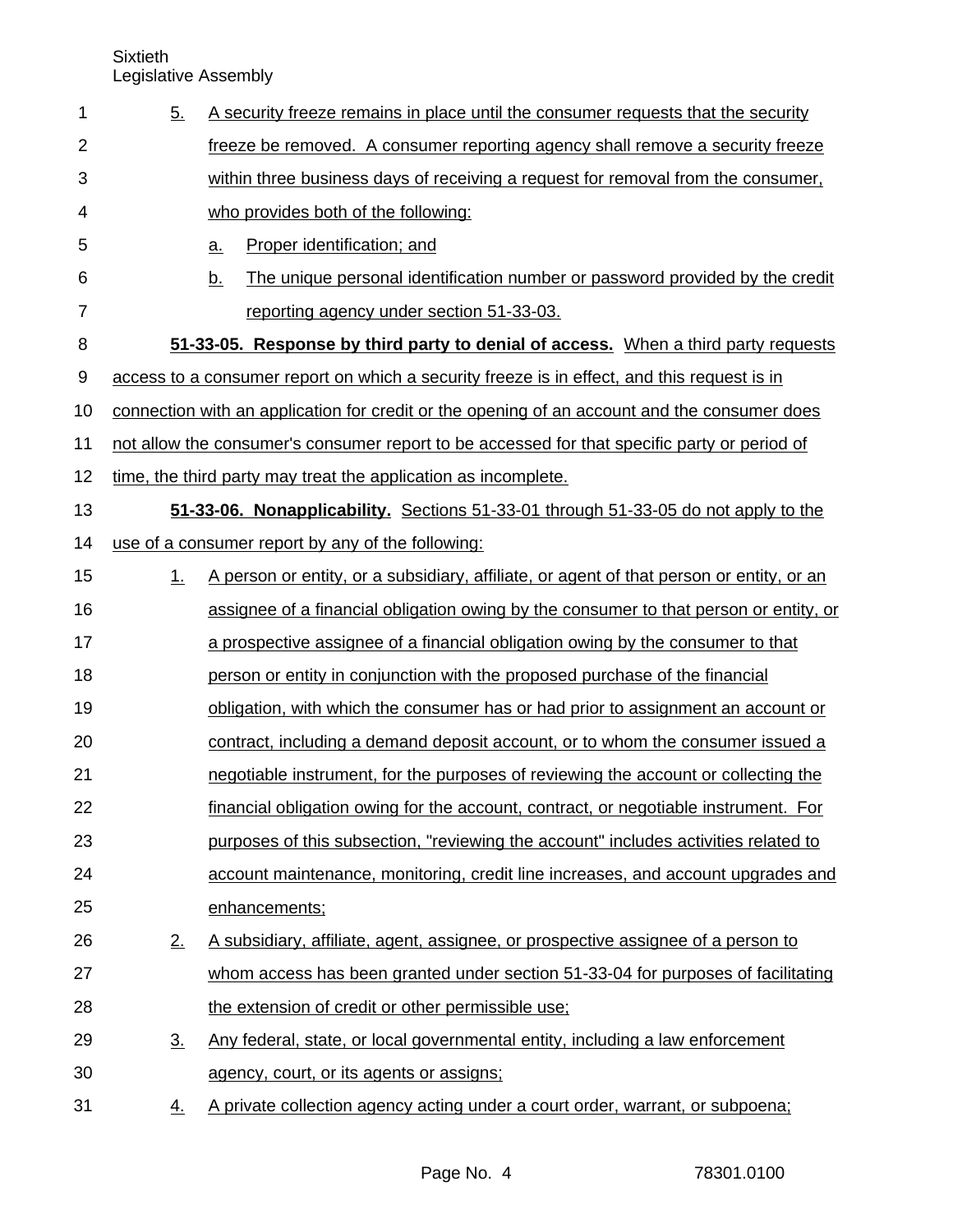Sixtieth

Legislative Assembly

| 1  | 5.                                                                                       | Any person or entity for the purposes of prescreening as provided for by the Fair   |  |  |
|----|------------------------------------------------------------------------------------------|-------------------------------------------------------------------------------------|--|--|
| 2  |                                                                                          | Credit Reporting Act, 15 U.S.C. 1681 et seq.;                                       |  |  |
| 3  | 6.                                                                                       | Any person or entity administering a credit file monitoring subscription service to |  |  |
| 4  |                                                                                          | which the consumer has subscribed;                                                  |  |  |
| 5  | $\underline{7}$ .                                                                        | Any person or entity for the purpose of providing a consumer with a copy of the     |  |  |
| 6  |                                                                                          | consumer's consumer report upon the consumer's request; and                         |  |  |
| 7  | <u>8.</u>                                                                                | A consumer reporting agency for its data base or file that consists entirely of     |  |  |
| 8  |                                                                                          | information concerning, and used solely for, one or more of the following:          |  |  |
| 9  |                                                                                          | Criminal record information;<br>$a_{\cdot}$                                         |  |  |
| 10 |                                                                                          | Tenant screening;<br><u>b.</u>                                                      |  |  |
| 11 |                                                                                          | <b>Employment screening; and</b><br>$\underline{C}$ .                               |  |  |
| 12 |                                                                                          | Fraud prevention or detection.<br><u>d.</u>                                         |  |  |
| 13 |                                                                                          | 51-33-07. Information to government agencies not affected. Sections 51-33-01        |  |  |
| 14 | through 51-33-06 do not prohibit a consumer reporting agency from furnishing to a        |                                                                                     |  |  |
| 15 | governmental agency a consumer's name, address, former address, places of employment, or |                                                                                     |  |  |
| 16 |                                                                                          | former places of employment.                                                        |  |  |
| 17 |                                                                                          | 51-33-08. Fees.                                                                     |  |  |
| 18 | 1.                                                                                       | A consumer reporting agency may charge a fee not to exceed five dollars for         |  |  |
| 19 |                                                                                          | placing or temporarily lifting a security freeze unless:                            |  |  |
| 20 |                                                                                          | The consumer is a victim of identity theft; and<br><u>a.</u>                        |  |  |
| 21 |                                                                                          | The consumer provides, or has already provided in connection with the<br><u>b.</u>  |  |  |
| 22 |                                                                                          | security freeze, the consumer reporting agency with a valid copy of a police        |  |  |
| 23 |                                                                                          | report or a police case number documenting the identity theft, investigative        |  |  |
| 24 |                                                                                          | report, or complaint to a law enforcement agency.                                   |  |  |
| 25 | 2.                                                                                       | In addition to the charge, if any, permitted under this section, a consumer may be  |  |  |
| 26 |                                                                                          | charged no more than five dollars if the consumer fails to retain the original      |  |  |
| 27 |                                                                                          | personal identification number given to the consumer by the agency, but the         |  |  |
| 28 |                                                                                          | consumer may not be charged for a one-time reissue of the same or a new             |  |  |
| 29 |                                                                                          | personal identification number. The consumer may be charged no more than five       |  |  |
| 30 |                                                                                          | dollars for subsequent instances of loss of the personal identification number. No  |  |  |
| 31 |                                                                                          | other fees may be imposed in connection with the security freeze.                   |  |  |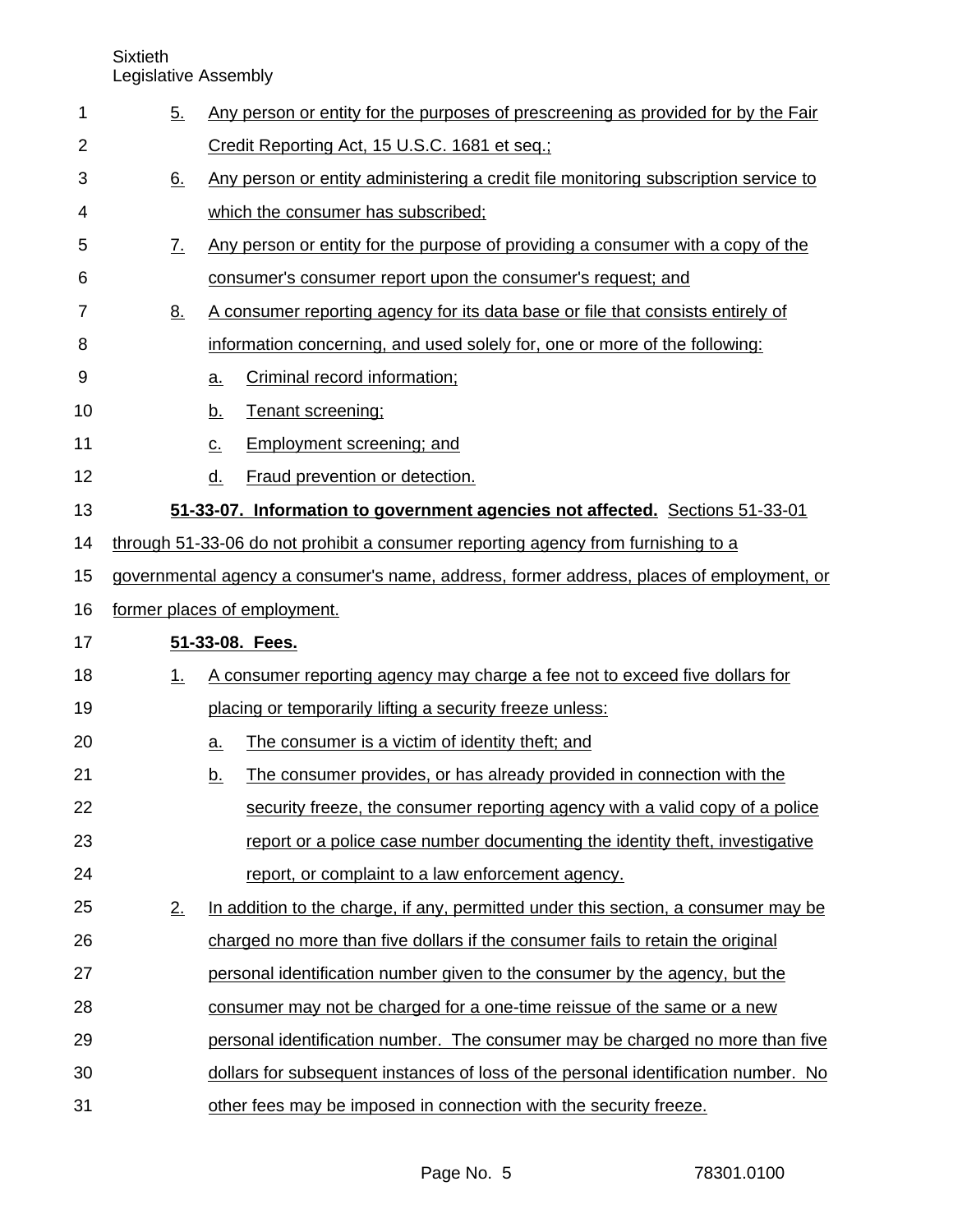| 1              |                                                                                                  | 51-33-09. Changes to information - Written confirmation required. If a security                  |  |
|----------------|--------------------------------------------------------------------------------------------------|--------------------------------------------------------------------------------------------------|--|
| $\overline{2}$ | freeze is in place, a consumer reporting agency may not change any of the following official     |                                                                                                  |  |
| 3              | information in a consumer report without sending a written confirmation of the change to the     |                                                                                                  |  |
| 4              |                                                                                                  | consumer within thirty days of the change being posted to the consumer's file: name, date of     |  |
| 5              |                                                                                                  | birth, social security number, and address. Written confirmation is not required for technical   |  |
| 6              |                                                                                                  | modifications of a consumer's official information, including name and street abbreviations,     |  |
| $\overline{7}$ | complete spellings, or transposition of numbers or letters. In the case of an address change,    |                                                                                                  |  |
| 8              | the written confirmation shall be sent to both the new address and to the former address.        |                                                                                                  |  |
| 9              |                                                                                                  | 51-33-10. Security freeze not applicable to certain consumer reporting agencies.                 |  |
| 10             |                                                                                                  | A consumer reporting agency is not required to place a security freeze in a consumer credit file |  |
| 11             | under this chapter if it acts only as a reseller of credit information by assembling and merging |                                                                                                  |  |
| 12             | information contained in the data base of another consumer reporting agency or multiple          |                                                                                                  |  |
| 13             | consumer reporting agencies and does not maintain a permanent data base of credit                |                                                                                                  |  |
| 14             | information from which new consumer reports are produced. However, a consumer reporting          |                                                                                                  |  |
| 15             | agency must honor any security freeze placed on a consumer credit file by another consumer       |                                                                                                  |  |
| 16             | reporting agency.                                                                                |                                                                                                  |  |
| 17             | 51-33-11. Exempt entities. The following entities are not required to place a security           |                                                                                                  |  |
| 18             | freeze on a consumer credit file under this chapter:                                             |                                                                                                  |  |
| 19             | 1.                                                                                               | A check services or fraud prevention services company that issues reports on                     |  |
| 20             |                                                                                                  | incidents of fraud or authorizations for the purpose of approving or processing                  |  |
| 21             |                                                                                                  | negotiable instruments, electronic funds transfers, or similar methods of payments;              |  |
| 22             |                                                                                                  | and                                                                                              |  |
| 23             | 2.                                                                                               | A deposit account information service company that issues reports regarding                      |  |
| 24             |                                                                                                  | account closures due to fraud, substantial overdrafts, ATM abuse, or similar                     |  |
| 25             |                                                                                                  | negative information regarding a consumer, to inquiring banks or other financial                 |  |
| 26             |                                                                                                  | institutions for use only in reviewing a consumer's request for a deposit account at             |  |
| 27             |                                                                                                  | the inquiring bank or financial institution.                                                     |  |
| 28             |                                                                                                  | 51-33-12. Notice of rights. At any time that a consumer is required to receive a                 |  |
| 29             |                                                                                                  | summary of rights required under 15 U.S.C. 1681g or under North Dakota law, the following        |  |
| 30             |                                                                                                  | notice shall be included:                                                                        |  |
| 31             |                                                                                                  | North Dakota Consumers Have the Right to Obtain a Security Freeze                                |  |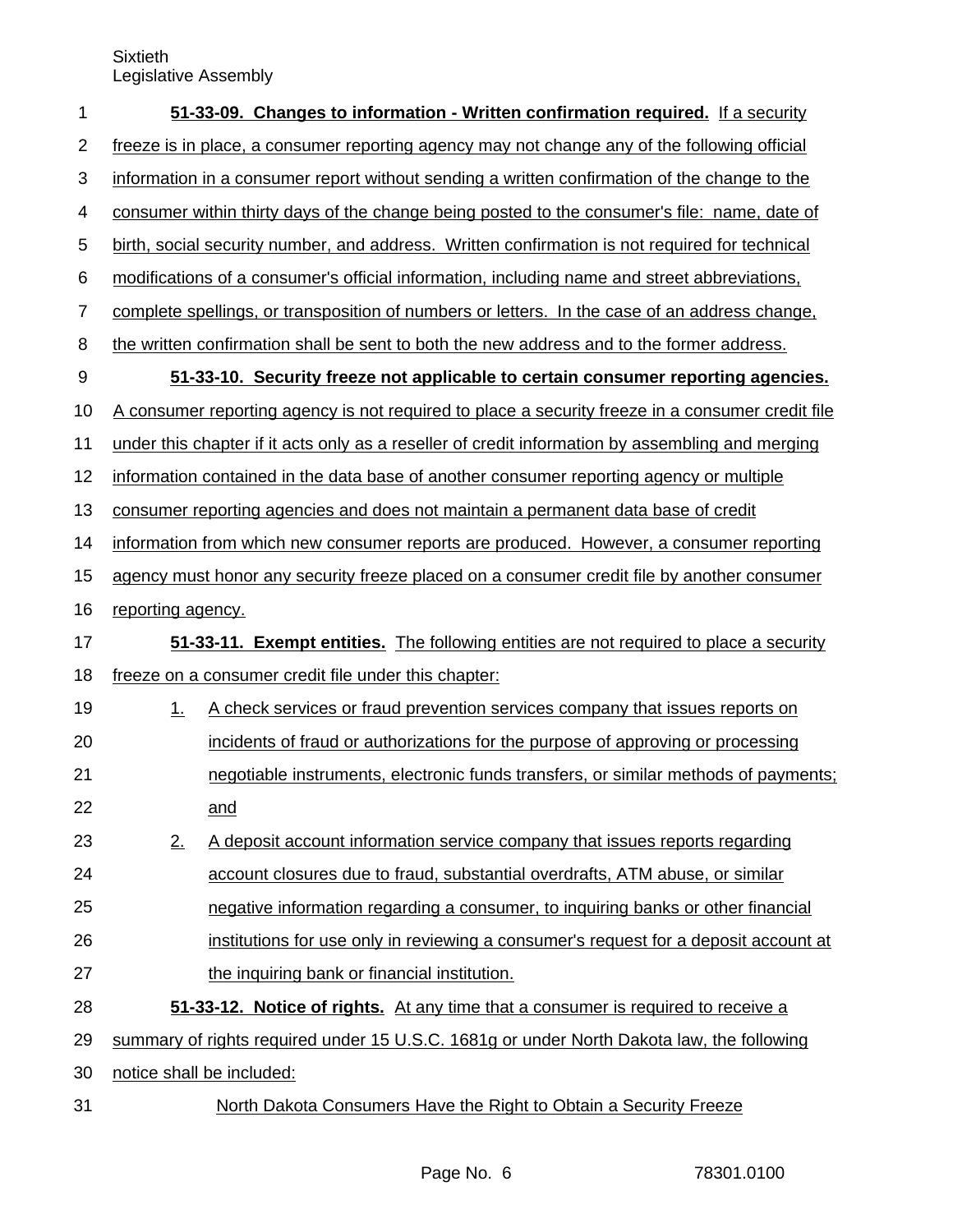| 1              |                                                                                                      | You may obtain a security freeze on your consumer credit file at no charge to protect               |  |
|----------------|------------------------------------------------------------------------------------------------------|-----------------------------------------------------------------------------------------------------|--|
| $\overline{2}$ | your privacy and ensure that credit is not granted in your name without your knowledge. You          |                                                                                                     |  |
| 3              | have a right to place a "security freeze" on your consumer credit file pursuant to North Dakota      |                                                                                                     |  |
| 4              | law.                                                                                                 |                                                                                                     |  |
| 5              |                                                                                                      | The security freeze will prohibit a consumer reporting agency from releasing any                    |  |
| 6              |                                                                                                      | information in your consumer credit file without your express authorization or approval.            |  |
| $\overline{7}$ | The security freeze is designed to prevent credit, loans, and services from being                    |                                                                                                     |  |
| 8              | approved in your name without your consent. When you place a security freeze on your credit          |                                                                                                     |  |
| 9              | file, within five business days you will be provided a personal identification number or password    |                                                                                                     |  |
| 10             | to use if you choose to remove the freeze on your credit file or to temporarily authorize the        |                                                                                                     |  |
| 11             | release of your credit report or credit score for a specific party, parties, or period of time after |                                                                                                     |  |
| 12             | the freeze is in place. To provide that authorization, you must contact the consumer reporting       |                                                                                                     |  |
| 13             |                                                                                                      | agency and provide all of the following:                                                            |  |
| 14             | $1_{-}$                                                                                              | The unique personal identification number or password provided by the consumer                      |  |
| 15             |                                                                                                      | reporting agency.                                                                                   |  |
| 16             | 2.                                                                                                   | Proper identification to verify your identity.                                                      |  |
| 17             | $\underline{3}$ .                                                                                    | The proper information regarding the third party or parties who are to receive the                  |  |
| 18             |                                                                                                      | credit report or the period of time for which the report shall be available to users of             |  |
| 19             |                                                                                                      | the credit report.                                                                                  |  |
| 20             |                                                                                                      | A consumer reporting agency that receives a request from a consumer to lift temporarily             |  |
| 21             | a freeze shall comply with the request no later than three business days after receiving the         |                                                                                                     |  |
| 22             | request.                                                                                             |                                                                                                     |  |
| 23             | A consumer reporting agency may charge you up to five dollars each time you freeze or                |                                                                                                     |  |
| 24             |                                                                                                      | temporarily lift the freeze, except a consumer reporting agency may not charge any amount to a      |  |
| 25             |                                                                                                      | victim of identity theft who has submitted a copy of a valid investigative report or complaint to a |  |
| 26             | law enforcement agency about the unlawful use of the victim's information by another person.         |                                                                                                     |  |
| 27             |                                                                                                      | A security freeze does not apply to circumstances where you have an existing account                |  |
| 28             | relationship and a copy of your report is requested by your existing creditor or its agents or       |                                                                                                     |  |
| 29             | affiliates for certain types of account review, collection, fraud control, or similar activities.    |                                                                                                     |  |
| 30             |                                                                                                      | If you are actively seeking a new credit, loan, utility, or telephone account, you should           |  |
| 31             |                                                                                                      | understand that the procedures involved in lifting a security freeze may slow your own              |  |